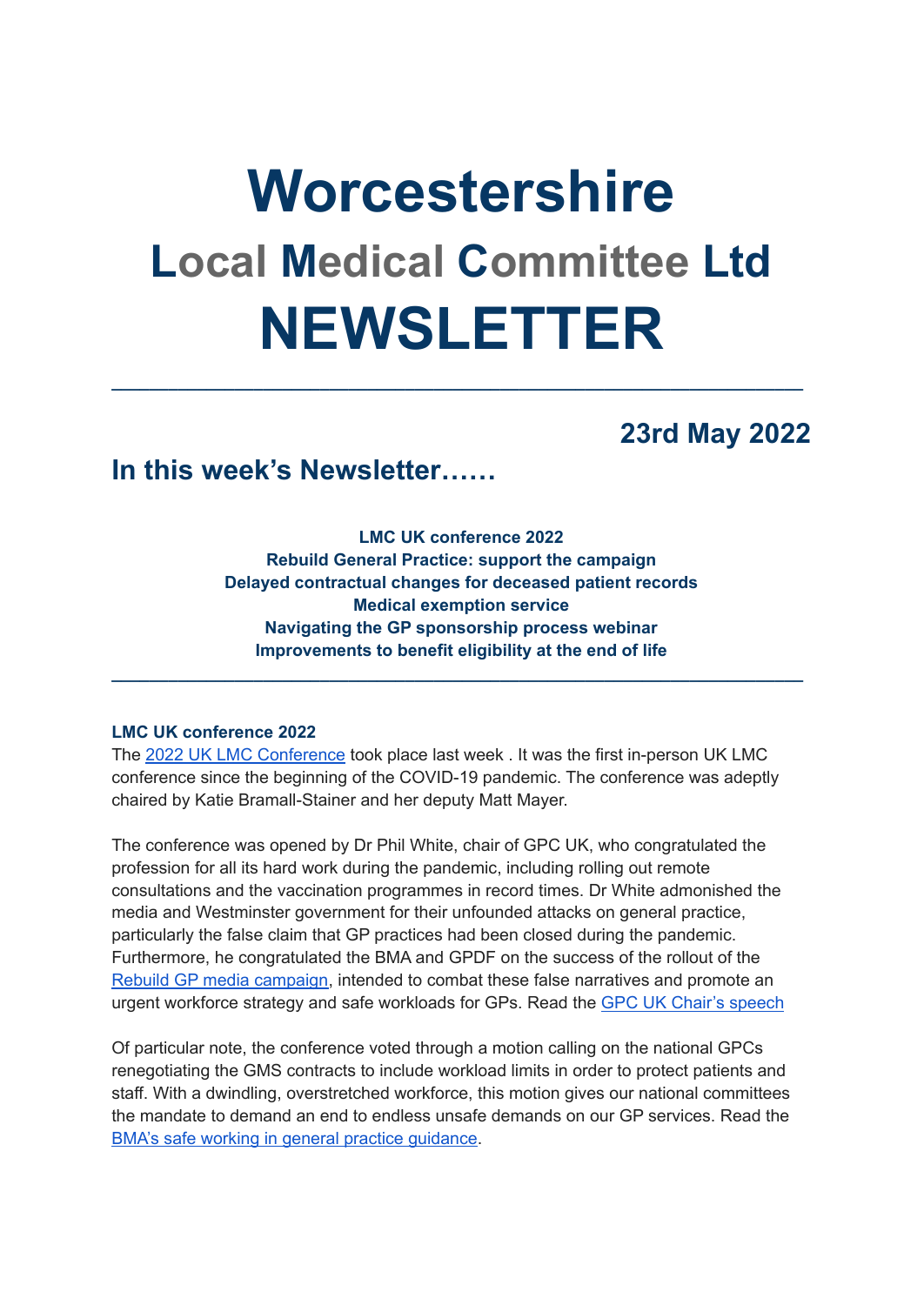The conference also urged the GPCs to negotiate a GP contract that incentivises continuity of care. In response, Dr Farah Jameel, GPC England Chair, said that "If continuity of care is to be rewarded and preserved, it will need to be measured and monitored and it will need new payment mechanisms. So we'll need to spend some time thinking about these matters. We must reward continuity of care and it is right that we ask for it. We'll need courage – from policymakers, from us and from parliamentarians."

The resolutions will be published shortly on this page: Local medical [committees](https://www.bma.org.uk/what-we-do/local-medical-committees)

#### **Rebuild General Practice: support the campaign**

The **Rebuild general practice [campaign](https://bma-mail.org.uk/JVX-7T392-G7LO7P-4RBR12-1/c.aspx)** continues to tackle the crisis facing general practice. The campaign has been building awareness of the key issues in the media, with the public and with politicians. We need your support to amplify the message and make the campaign a success.

You can follow and share content, news, and updates on the campaign **[Twitter](https://bma-mail.org.uk/JVX-7T392-G7LO7P-4RBR15-1/c.aspx) page**

#### **Delayed contractual changes for deceased patient records**

NHSE/I have confirmed that the contractual changes for the management of deceased patient records have yet to take effect. This is due to required legislative and system changes remaining outstanding and means that practices should continue printing and sending the full records to PCSE until NHSE/I notifies the profession otherwise. PCSE will also retain the obligation to process AHRA requests it receives directly until that time.

#### **Medical exemption service**

As of 12 May 2022 the domestic NHS COVID Pass is no longer available, and the medical exemptions service (119) will no longer accept new applications from people who want to use the domestic NHS COVID Pass to prove they cannot be vaccinated for medical reasons.

The 119 service will continue running at a minimal level until 11 July, only accepting queries to the call centre and processing outstanding applications via GP assessments into the Summary Care Record application (SCRa). GPs will be required to continue processing applications until 11 July to comply with the amendments to GP regulations. Previously granted exemptions will continue to show throughout in the NHS Covid Pass under "view my records" except where they have expired due to time-limited grounds.

The NHS COVID Pass for international travel will continue to be available as normal. More information about medical exemptions can be found on [gov.uk.](https://generalpracticebulletin.cmail20.com/t/d-l-fjhkjjk-jlddotjkh-k)

#### **Navigating the GP sponsorship process webinar**

The BMA has partnered with legal firm Magrath Sheldrick, who oversees the BMA [immigration](https://www.bma.org.uk/advice-and-support/international-doctors/how-the-bma-can-help-you/bma-services-for-international-doctors#heading_08232f663ce04650b4f60f91dc57c99d) advice service, to develop a webinar on navigating the GP sponsorship process. The webinar is aimed at GP employers and offers practical tips on how to navigate the current sponsorship process to recruit non-UK nationals and addresses frequently asked questions on the process itself. The link to the webinar is enclosed: [www.magrath.co.uk/gp-practices-sponsor-licence-process/](http://www.magrath.co.uk/gp-practices-sponsor-licence-process/)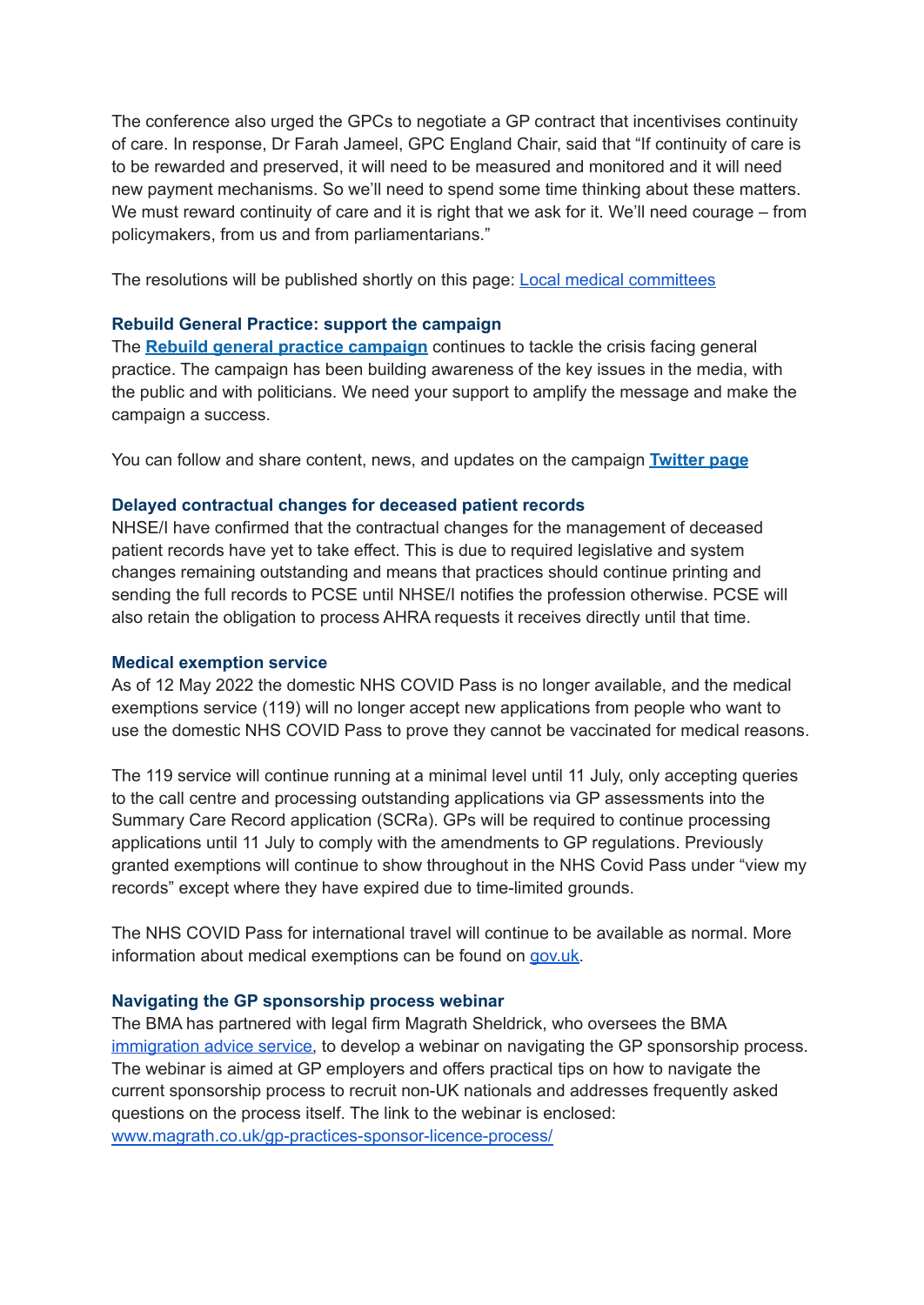If you have any questions, or would like to share your experiences of navigating the sponsorship process, please contact Caroline Strickland, Senior Policy Advisor, International Affairs (cstrickland@bma.org.uk).

More information about certificate of sponsorship is available on the BMA [website](https://www.bma.org.uk/advice-and-support/international-doctors/coming-to-work-in-the-uk/working-in-the-uk-and-your-visa/certificate-of-sponsorship)

#### **Improvements to benefit eligibility at the end of life**

On Monday 4 April 2022, eligibility for the Special Rules changed. This means that individuals can make a fast-tracked claim to two working age benefits if they have an estimated 12 months or less to live. To support people accessing these benefits and to find out more about the **new** process and medical evidence form, DWP have [published](http://www.gov.uk/dwp/special-rules) this [guidance.](http://www.gov.uk/dwp/special-rules)

## **WORCESTERSHIRE LMC LTD**

**All topical issues relating to local general practice are discussed at the monthly LMC meetings and those minutes can be read on the LMC Website.**

**Should you require further information on any issues raised at the LMC meetings please do not hesitate to contact the LMC representative for your area or practice.**

#### **WORCESTERSHIRE COMMITTEE MEMBERS**

**CHAIRMAN: Dr David Herold Riverside Surgery, Waterside, Evesham, Worcs. WR11 1JP Tel: 01386 444400 Email: d.herold@nhs.net**

**VICE CHAIRMAN: Dr Matthew Davis, Bewdley Medical Centre, Dog Lane, Bewdley. Worcs, WR5 2AR Tel: 01299 402157 Email: matthew.davis@nhs.net**

**SECRETARY: Dr Gillian Farmer Email: gfarmer@worcslmc.co.uk**

**TREASURER: Dr Paul Bunyan, Upton on Severn Surgery, Tunnel Hill, Upton, on Severn, Worcs, WR8 0QL Tel: 01684 592695 pbunyan@nhs.net**

**EXECUTIVE ASSISTANT: Mrs Sarah Bainbridge. Tel: 07501 937185 Email: admin@hereflmc.co.uk**

### **Representatives:**

**Bromsgrove: Dr David Pryke, Dr Kevin Hollier**

**Malvern: Dr Paul Bunyan, Dr Ravi Khehar**